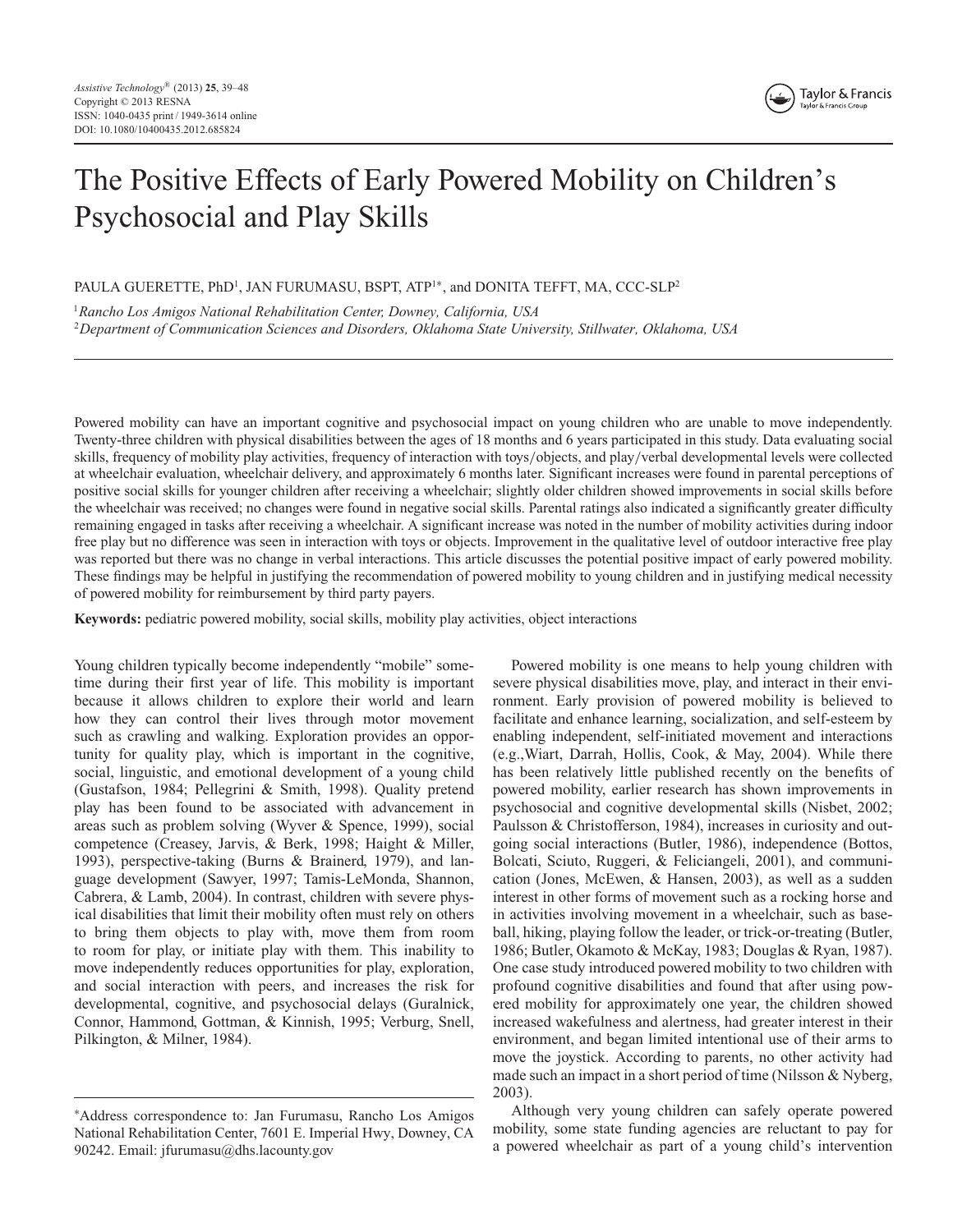plan (Guerette, Tefft, & Furumasu, 2005). Often families and clinicians are asked to provide objective evidence of the benefits and medical necessity of early powered mobility to physicians and insurance companies in order to receive a referral, recommendation, and/or funding. Thus, our goal in the current study is to document additional objective and subjective evidence on the impact of the provision of early powered mobility on children's social skills, verbal and mobility interactions, interaction with toys/objects during play, and developmental level of play—factors typically delayed secondary to impaired movement. We hypothesized that the provision and regular use of a powered wheelchair would: (1) increase parents' positive perceptions of their child's social skills, (2) increase the number of mobility activities during free play, (3) increase the number of interactions with toys/objects during free play, and (4) enhance development in the child's qualitative level of play activities and verbal interactions. In a concurrent phase of the study, we also looked at the impact of the wheelchair on family-centered outcomes such as parental stress, negative emotions, and family social interactions (Tefft, Guerette, & Furumasu, 2011).

## **Method**

## *Participants*

Children with cerebral palsy (CP) between the ages of 18 months and 6 years, and children with other orthopedic disabilities that cause a severe limitation in locomotion (e.g., arthrogryposis, congenital muscular dystrophy, osteogenesis imperfect, spinal muscular atrophy, spinal cord injury) between the ages of 18 months and 3.5 years were recruited to participate in this study. These age ranges were chosen because children as young as 18 months have been shown to be able to safely operate a powered wheelchair, and nearly all children with orthopedic disabilities who have no cognitive delays are able to drive by 3.5 years (e.g., Butler et al., 1983; McEwen, Jones & Neas, 2006; Verburg et al., 1986). Children with CP often have cognitive delays and/or sensory-motor planning difficulties (Rosenbaum et al., 2007) and these may delay readiness to drive a powered wheelchair. Thus, we extended the age range for the children with CP to 6 years. The study included young children who would likely be able to become independent, functional, powered wheelchair users. Participants were recruited at the outpatient rehabilitation clinics at four centers across the United States. All children who were referred to the centers for a powered mobility evaluation were screened for inclusion in the study. Physical and occupational therapists at each center with expertise in pediatric powered mobility performed chart reviews and clinical evaluations, then administered a cognitive wheelchair screening (Pediatric Powered Wheelchair Screening Test: PPWST; Furumasu, Guerette, & Tefft, 2004; Tefft, Guerette, & Furumasu, 1999). Children with profound cognitive delays as determined by chart review, clinical observation, and administration of the PPWST were excluded, but no diagnosis was excluded without assessment. Clinicians evaluated a total of 53 children. Based on this information, 32 were recommended for a powered wheelchair and were invited to participate in the current study. The remaining 21 were not recommended for a powered wheelchair at that time, but were typically recommended some

sort of targeted intervention such as developmental play activities, motor access activities, or practice with a mobility toy; these children were not followed during this study.

Complete pre/post data sets were collected for 23 of the 32 children (13 with CP, 10 with other orthopedic disabilities). The average age of children with CP was 47.0 months, and the average age of children with other orthopedic disabilities was 30.1 months. Of study participants, 14 were joystick users and 9 accessed their wheelchairs using hand or head switches; particular access methods and set-ups were determined individually to provide the most consistent, accurate access for each child. Of the 9 children for whom incomplete data sets were collected, 2 subjects exceeded the maximum study age while waiting for wheelchair delivery, 2 children died, 1 child became increasingly adept at walking and using a manual wheelchair, 1 child did not receive a wheelchair due to insurance denial, and 3 were lost to follow up.

#### *Assessment Instruments*

## *Social skills*

No single existing social skills assessment instrument encompassed the full age range of our study participants; therefore, two instruments assessing similar social skills were used. The Adaptive Social Behavior Inventory (ASBI; Hogan, Scott, & Bauer, 1992) and the Preschool and Kindergarten Behavior Scales (PKBS; Merrell, 1994) are behavior rating scales that provide summary scores of ratings of the child's social skills and behaviors. Younger children (ages 18 months–3.5 years) were evaluated using the ASBI and older children (ages 3–6 years) were evaluated using the PKBS. A child entering the study at 3 years or older was evaluated using the PKBS in order to allow follow-up with the same assessment instrument. Both behavior ratings scales utilize parents' familiarity with their child to provide data on low-frequency but important social behaviors, and capitalize on observations over a period of time in the child's own environment. The ASBI is a 30-item scale that uses parental report to evaluate social behavioral competence. It provides a summary "prosocial" scale score and a negative social scale score. The prosocial scale includes items that reflect children's abilities to understand others and express themselves in a positive way, as well as items that reflect children's abilities to accept rules and get along with others. Examples include "Asks or wants to play with other children," and "Waits her/his turn in games or other activities." The negative social skills scale contains items that reflect negative social responses such as "Gets upset when you don't pay enough attention" and "Is bossy, needs to have his/her way." The ASBI has been shown to have good convergent (construct) validity and reliability (Greenfield, Iruka, & Munis, 2004; Greenfield, Wasserstein, Gold, & Jorden, 1997). The PKBS is a 76-item behavior rating scale that also uses parental report to evaluate similar positive social skills (i.e., cooperation, interaction, independence) as well as problem behaviors such as attention difficulties, aggressive behaviors, and social withdrawal. The PKBS also provides a standard summary score for both positive and negative social skills. Items such as "Works or plays independently" and "Is confident in social situations" are examples of positive social skills, while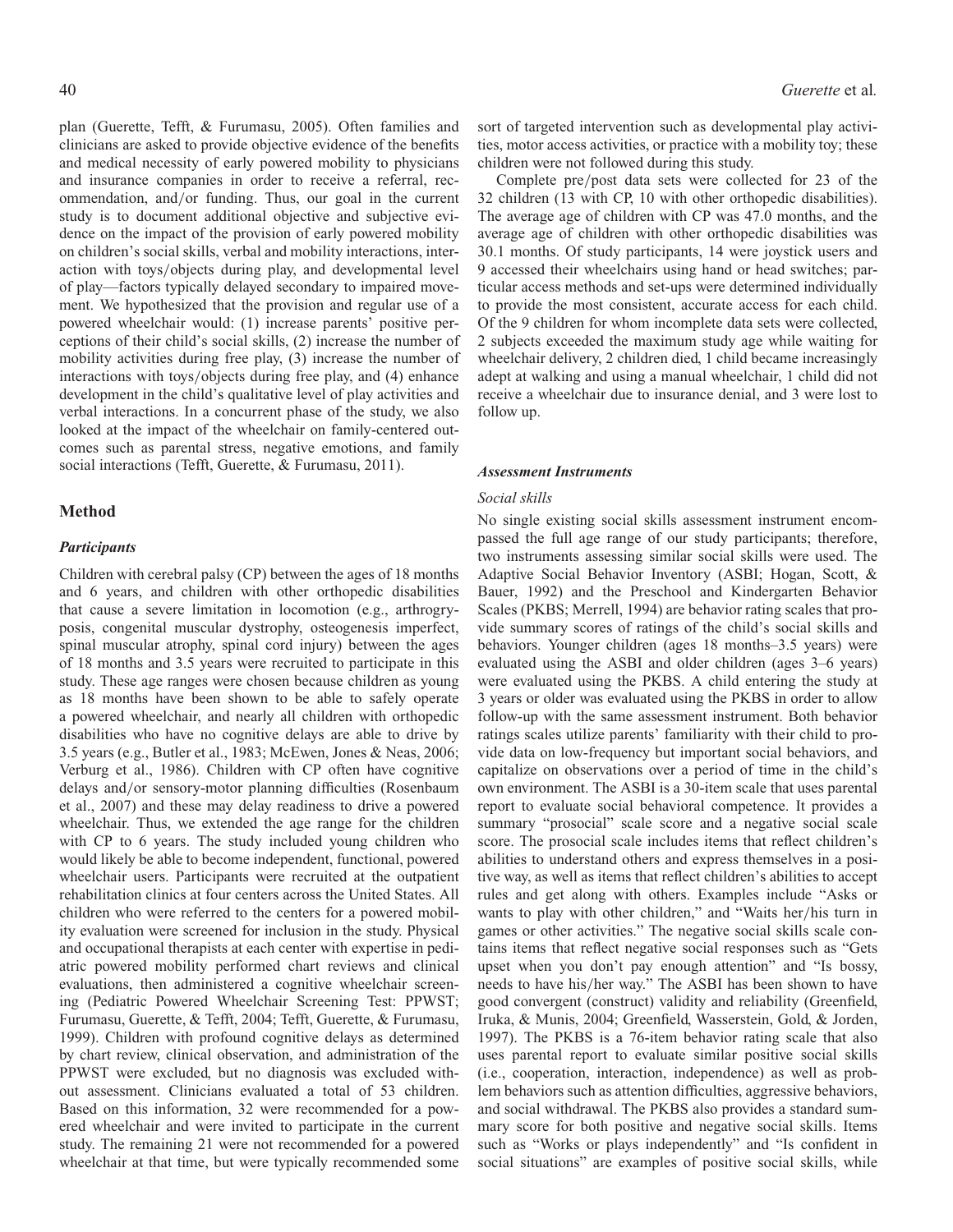"Disobeys rules" and "Disrupts ongoing activities" are examples of negative behaviors. Studies have shown the PKBS to have good reliability and support both convergent and divergent (construct) validity of the scales (Canivez & Bordenkircher, 2002; Edwards, Whiteside-Mansell, Conners, & Deere, 2003; Jentzsch & Merrell, 1996).

Parental perceptions of their child's social skills were also evaluated using the Survey of Technology Use (STU: Scherer, 1998). This instrument was validated as part of the Matching Person and Technology model (Scherer, 1997), and has good divergent (construct) validity and good internal consistency and reliability (Scherer & Glueckauf, 2005). The STU was used to assess parents' impressions of their child's activity styles and behavioral/personality traits. Parents rated activity styles such as *active*/*passive, group*/*solitary,* and *purposeful*/*aimless* on a semantic differential scale that used opposing phrases to anchor both ends of a 5-point response scale. For example, in rating how active a child was, the parent selected a point along a continuum with the endpoints being *actively engages in activities* versus *passively observes*/*participates*. The survey also used semantic differential scales to assess the parents' perspectives of their child's behavioral/personality traits in areas such as self-esteem, motivation, flexibility, and cooperation.

#### *Frequency of mobility play activities and interactions with toys*

To obtain *quantitative* measures of each child's mobility activities (i.e., play activities that involve movement from one location to another) and interactions with toys/objects, children were observed by a member of the project staff in at least one 12 minute free play session to establish quantitative measures of play activities. These naturalistic sessions were meant to reflect a typical play period for the child, and the child generally played with a parent or sibling (if at home) or with an aide or friend (if at school). Whenever possible, the observer also recorded a second 12-minute period of *outdoor* free play; however, location and weather often precluded this. The length of time for observations was based on times used in other studies (e.g., McConnell & Odom, 1999 recorded a maximum of two 5-minute sessions per day, while Abrahamsen, Romski, & Sevcki, 1989 videotaped children in 20-minute sessions), as well as clinical estimation of the length of time young children with disabilities would attend to play tasks.

Project clinicians developed an Observational Data Form to record these data (see Appendix). The form was designed based on an observer sample recording format and on observer impressions scales for evaluating social skills/competence in young children with disabilities (McConnell & Odom, 1999). The form was revised several times after project researchers reviewed video recordings of three pilot children ages 2 to 4 years engaging in free play activities. The three primary researchers and one independent clinician established consensus as to how different actions and behaviors were to be tallied or coded, and specific scoring criteria were established. To quantify play activities, we used an event recording method in which *each occurrence* of a mobility activity or interaction with a toy/object was tallied; activities such as "moves to get ball," "moves with or follows another child," were categorized as a mobility activity, while actually throwing or pushing a ball or completing a puzzle was

categorized as an interaction with an object. Ongoing play with the same object was tallied once and was not recorded again unless the child stopped the activity and then returned to it later. These tallies were summed to determine a quantitative frequency measure for mobility play activities and for interaction with toys/objects. As we were primarily interested in the *frequency* of play with an object, the *duration* was not recorded.

#### *Quality of play activities and verbal interactions*

To obtain *qualitative* measures of the developmental level of the child's play and verbal interactions, we used a time-sample recording procedure as described in Merrell and Gimpel (1998). Every three minutes during the 12-minute free-play observation session, the examiner made a qualitative rating of the developmental level of the child's play activities and verbal interactions for the last 30 seconds of the previous 3-minute time segment. This resulted in four play ratings and four verbal ratings which were averaged to provide qualitative summary scores of the developmental level of play activities and verbal interactions observed during the free play period(s). Each qualitative rating was made on a 4-point scale according to specific Piagetianbased behavioral anchors that relate to increasing developmental levels of play and verbal interactions (see Appendix). These developmental ratings were similar to those used by Nabors, Willoughby, and Badawi (1999) during observational assessment of play with preschool children with and without disabilities.

#### *Procedure*

Prior to the initial enrollment of subjects, project researchers visited each site and trained site clinicians regarding the administration of each of the assessment instruments. These clinicians practiced administering each of the instruments, viewed and scored practice videotapes on the Observational Data Form to ensure consensus in observer ratings, and were given feedback to ensure proper administration of all instruments. During the site visit, project researchers watched and assisted site clinicians administering assessment instruments and observing a child enrolled in the study to ensure consistency.

Figure 1 presents the general flow of the study. Data sets, which included parental ratings of social skills (ASBI/PKBS and STU) as well as clinician observations and ratings of each child's mobility activities and play/verbal interactions (Observational Data Form), were collected at three times during the study. For each child, we obtained informed consent and then collected a battery of baseline data at the time the clinician recommended a wheelchair (pre-test 1). Next, we collected a second set of parental assessments and observational data immediately prior to wheelchair delivery (pre-test 2). In 3 cases, the wheelchair was not delivered within a time span of seven months so we collected an additional set of pre-test data in order to control for developmental maturation and other changes that may occur over time. In these cases, the second and third sets of data were used as the pre-test data. Three to seven months after the child had received and had begun using the wheelchair, a final post-test set of parental assessments and observational data was collected.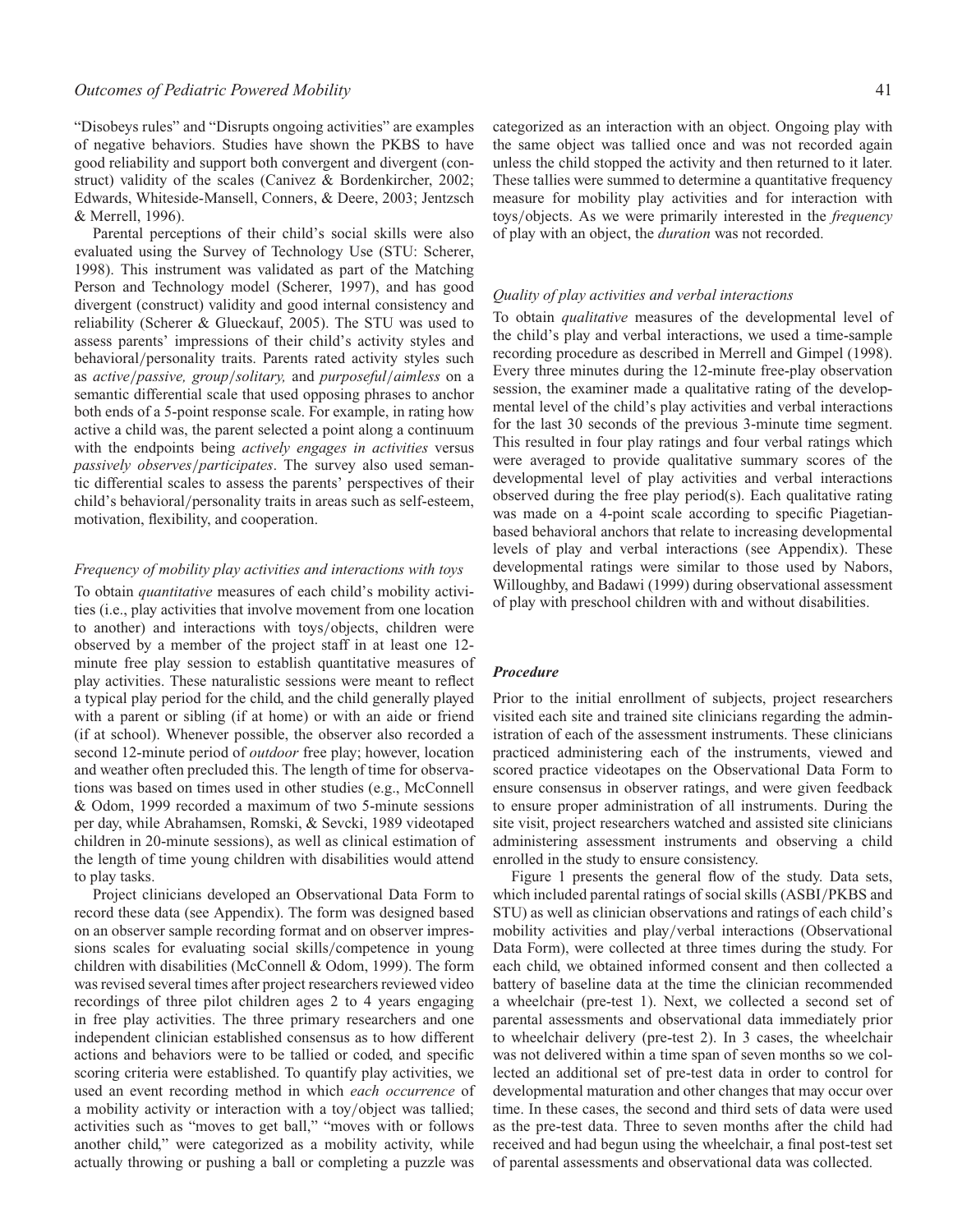

**Fig. 1.** General flowchart of the study (color figure available online).

#### *Data Analysis*

Data for each outcome variable were analyzed using the General Linear Model (GLM) procedure in MiniTab15, a type of analysis of variance that allows specification of "phase" (pre-test1, pre-test2, post-test) as a within subject factor and "subject" as a random factor in the model. A small number of items were omitted by parents when completing the forms. The GLM analysis is effective at imputing missing values with plausible estimates, even in small samples (Sui, Fouladi, & Shieh, 2002). A confidence level of 0.05 was specified for each analysis. For each factor in which a significant difference was found, a Tukey post-hoc analysis was used to determine where the significant difference(s) occurred.

The magnitude of effect for each significant variable was calculated by computing a standardized mean difference  $(\delta)$  using the formula for Cohen's *d* modified for use in repeated measures designs (Olejnik & Algina, 2000). Cohen (1988) suggests interpreting standardized mean differences of .20 as a small, .50 as a medium, and .80 as a large effect.

## **Results**

The average time between pre-test 1 and pre-test 2 assessments was 5.4 months ( $SD = 1.6$  months) and the average time between pre-test 2 and the post-test was  $5.9$  months (SD = 2.0 months). The variability in the timeframe between pre-test 1 and pre-test 2 was often contingent upon factors affecting the wheelchair delivery (e.g., length of time for insurance processing; insurance denial/resubmission). In addition, many of the children in our study had health, transportation, or family problems that occasionally resulted in postponement of pre- or post-test follow-up assessments, contributing to variability in these times.

## *Social Skills*

Table 1 shows the results of the social skills assessments. Analysis of the ASBI data showed a significant difference in means between pre- and post-tests for the "prosocial" component,  $[F(2,9) = 5.30, p = .02]$  with positive social skills increasing significantly during the post-test phase. The standardized mean difference was  $\delta = .57$ , indicating a moderate effect size. No significant differences were found between phases in negative social skills, which were fairly low throughout  $[F(2,9) =$ 0.96, NS].

For the PKBS, there was a significant difference between means in the standard composite score of positive social skills, with parental ratings of positive social skills increasing between the first and second pre-tests, and remaining elevated during the post-test phase  $[F(2,10) = 3.78, p = .04]$ . The standardized mean difference was  $\delta = 0.72$ , indicating a moderate to large effect size. There was no significant difference between means of the standardized scores of negative behaviors on the PKBS  $[F(2,10) =$ 1.12, NS].

Finally, on the STU there was a significant difference between means in the pre- and post-testing in the child's ability to remain engaged in a task  $[F(2,21) = 4.07, p = .03]$ . The magnitude of this effect was  $\delta = 1.06$ , indicating a large effect. As can be seen in Table 1, parents reported that the child needed more support or prompting to remain engaged *after* having had the wheelchair for several months. Parental impressions of three other personality-related social factors—self-esteem, selfconfidence, and composure—showed significant increases from pre-test 1 to pre-test 2 [F(2,21) = 3.31,  $p = .05$ ; F(2,21) = 6.91,  $p = .00$ ;  $F(2,21) = 4.76$ ,  $p = .02$ , respectively] and then remained elevated during the post-test phase. The standardized mean differences for these effects ranged from moderate to large ( $\delta = .56$ ,  $\delta = .90$ , and  $\delta = .67$ , respectively).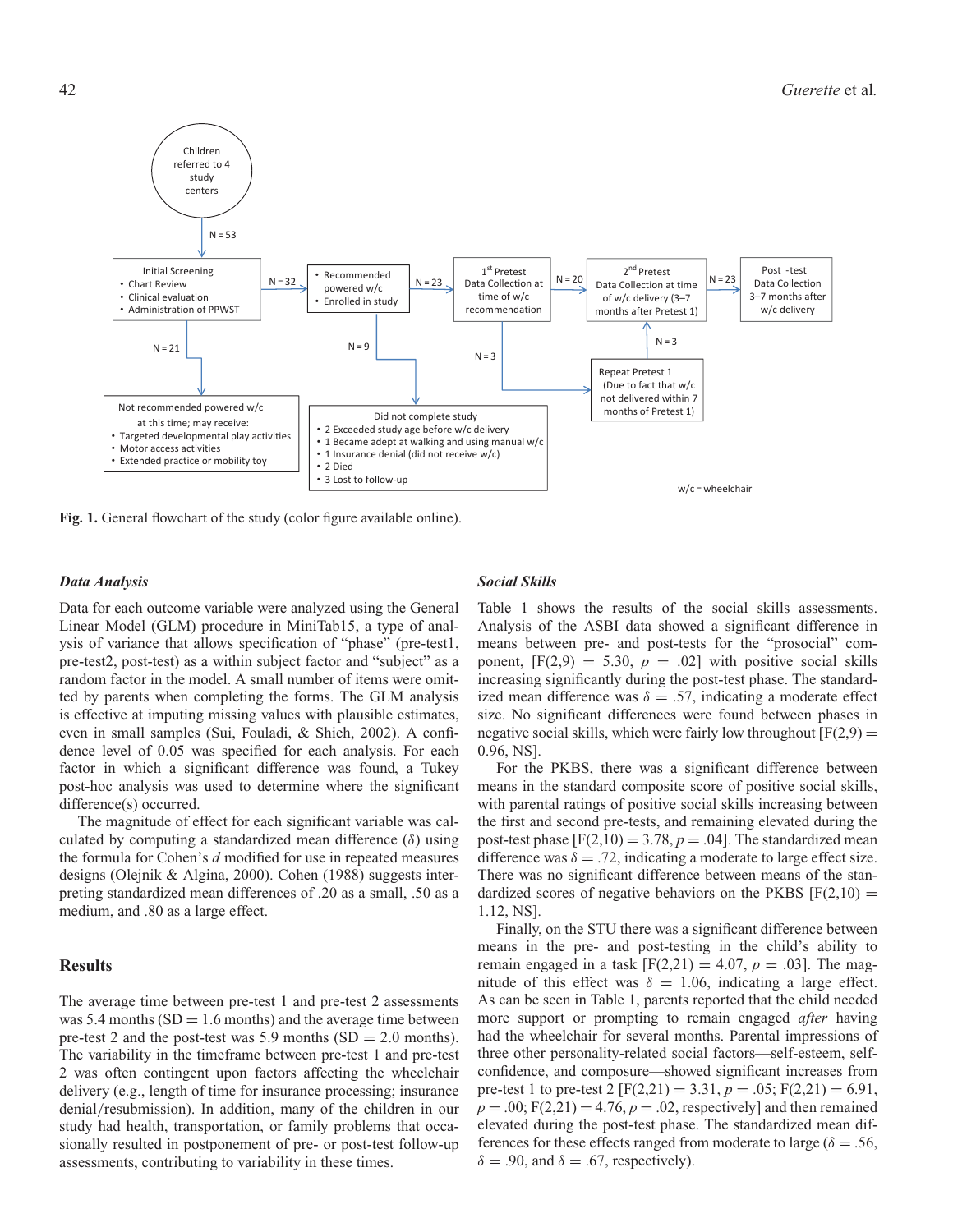| Dimension<br>N                       |    | Pre-test 1 Mean (SD) | Pre-test 2 Mean (SD) | Post-test Mean (SD) |  |
|--------------------------------------|----|----------------------|----------------------|---------------------|--|
| <b>ASBI</b>                          |    |                      |                      |                     |  |
| $\bullet$ Prosocial <sup>*</sup>     | 10 | 49.5 (11.9)          | 48.5(8.7)            | 55.3(8.5)           |  |
| • Negative social skills $(NS)$      |    | 9.2(2.7)             | 10.1(2.6)            | 9.1(2.1)            |  |
| <b>PKBS</b>                          |    |                      |                      |                     |  |
| $\bullet$ Social Total**             | 11 | 90.0(17.5)           | 100.7(12.1)          | 99.9 (12.0)         |  |
| • Problem Behavior Total (NS)        |    | 91.6(11.3)           | 87.7(9.7)            | 90.9(9.6)           |  |
| $STU$ (1–5 scale)                    |    |                      |                      |                     |  |
| $\bullet$ Ability to remain engaged* | 22 | 4.3(1.5)             | 4.9(0.3)             | 4.0(1.4)            |  |
| $\bullet$ Self-esteem**              |    | 4.1(1.0)             | 4.6(0.7)             | 4.4(0.9)            |  |
| $\bullet$ Self confidence**          |    | 3.7(1.2)             | 4.6(0.7)             | 4.6(0.8)            |  |
| $\bullet$ Composure**                |    | 4.1(1.2)             | 4.7(0.7)             | 4.7(0.7)            |  |

**Table 1.** Descriptive statistics for social skills on the Adaptive Social Behavior Inventory (ASBI), Preschool & Kindergarten Behavior Scales (PKBS), and Survey of Technology Use (STU).

∗Indicates significant different between pre- and post-tests.

∗∗Indicates significant difference between pre-test1 and pre-test2.

NS indicates not significant.

## *Mobility Play Activities and Interactions with Toys*

Table 2 shows the quantitative findings from the Observational Data Form. During indoor free play, there was a significant increase in the mean number of mobility play activities that the children engaged in during the 12-minute observation period from the pre-tests to post-test  $[F(2,20) = 4.53, p = .02]$ , with the number of mobility activities nearly tripling during the post-test phase. The standardized mean difference was  $\delta = .43$ , indicating a small to moderate effect. During outdoor free play, there was not enough frequency data to perform a statistical analysis, however, as can be seen in Table 2, for the children for whom frequency data were available, there were no mobility activities in the pre-testing phases, but an average of 9.7 mobility activities during the post-testing phase. There was no difference across phases in the amount of interaction with toys or objects provided to the child by others  $[F(2,20) = 0.58, p = .57]$ , or with toys obtained by the child herself  $[F(2,20) = 1.66, p = .20]$ .

#### *Quality of Play Activities and Verbal Interactions*

Table 3 shows the qualitative findings from the Observational Data Form. Slightly more than half (56%) of the observations were conducted at school with the child playing with an aide or friend, while the remaining 44% were done in the home with the child playing with a parent or sibling; again, location and play partners were chosen to represent a typical play period for the child. During indoor free play, the average developmental level of play increased significantly from pre-test 1 to pre-test 2, then remained elevated during the post-test  $[F(2,20) = 3.52, p = .04]$ . For outdoor free play, there was a significant difference the quality of interactive play from pre- to post-test  $[F(2,6) = 4.24]$ ,  $p = .04$ . The standard mean differences for these effects were  $\delta = .67$  and  $\delta = 1.8$ , indicating a moderate to large effects. The mean qualitative level of play outdoors on a 0–4 ratings scale did not change during the two pre-testing phases (average level of 2.0 which corresponds to playing alone and watching others with no interaction/sharing). This number increased to 2.9 during the post-testing phase, corresponding to playing alongside another and playing briefly with another with limited sharing, turn-taking, and interacting. There was no change in the mean quality of verbal interactions across phases during indoor or outdoor free play  $[F(2,20) = 1.4, p = .26; F(2,6) = .78, p = .89,$ respectively].

## **Discussion**

In our first hypothesis, we anticipated that parents' perceptions of their child's positive social skills would increase significantly after several months of independent powered mobility. As measured by the ASBI, parents perceived an increase in positive social skills at the post-test assessment, indicating that they believed their children helped and cooperated more with others, interacted better with other children and adults while playing games, and were more independent in their daily lives. One parent commented that her child "Gets involved now." Parents of slightly older children (those evaluated by the PKBS) also perceived improvement in positive social skills. However, this change was inconsistent with our hypothesis as it occurred *prior* to the children actually using a wheelchair at home. Parents reported a significant increase in positive social skills between pre-test 1 and pre-test 2, and their ratings remained elevated at the time of the post-test. A similar trend was also seen in parents' reports of social behavioral and personality traits such as composure, self-confidence, and self-esteem in the STU. One explanation for this difference in findings may relate to the amount of wheelchair exposure that each child had *prior* to actually receiving their wheelchair. We reviewed the data to determine the number of sessions each child received playing/practicing in the wheelchair around the time the wheelchair was being ordered but prior to receiving and using it at home. The primary purpose of these clinical sessions was to establish motor control and wheelchair access. We found that the slightly younger children who were evaluated by the ASBI had an average of 3.4 sessions in the wheelchair prior to recommendation. Many of these children were participants with orthopedic disabilities only, and after an average of 3–4 sessions they had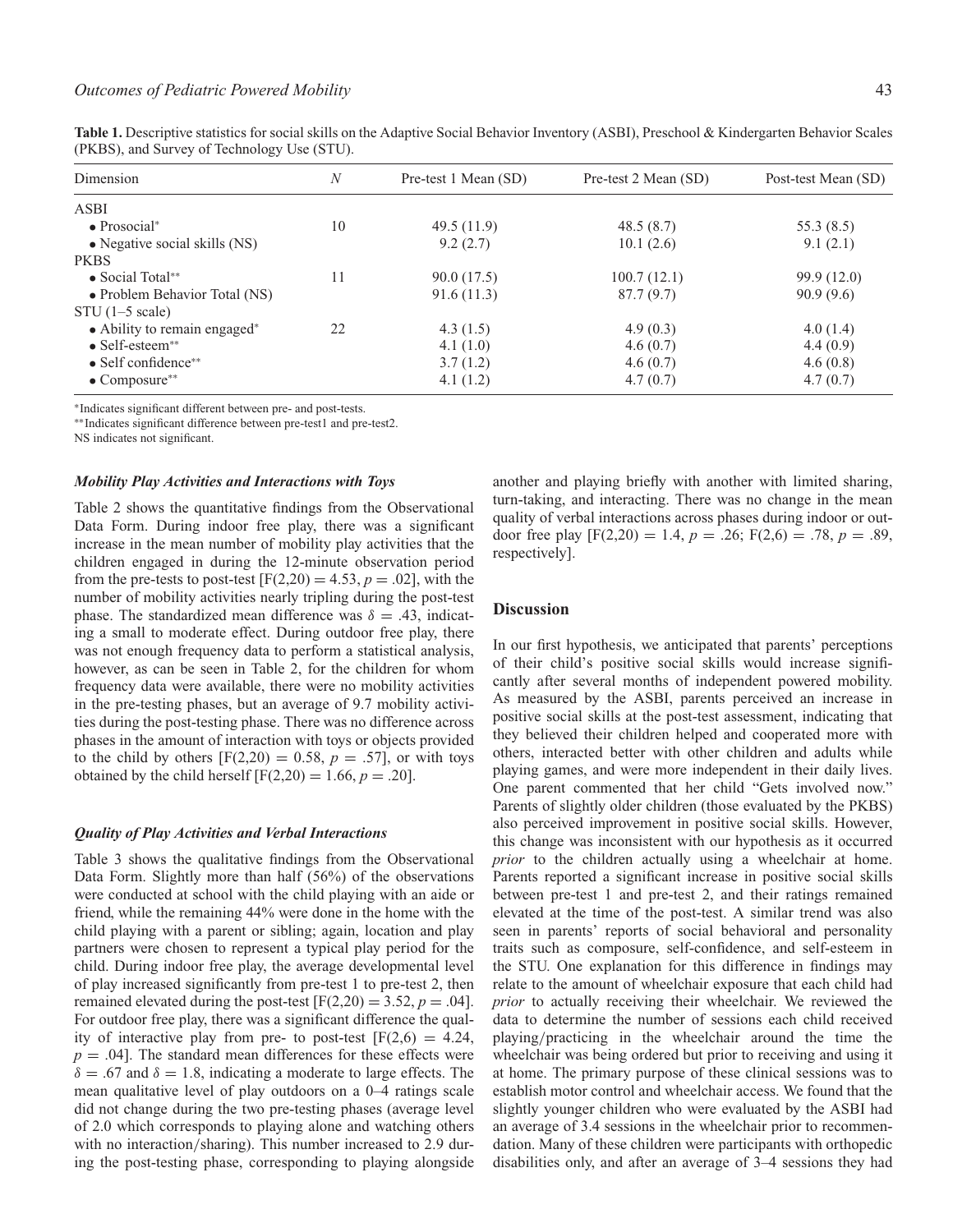| Dimension                                                               | N  | Pre-test 1 Mean (SD) | Pre-test 2 Mean (SD) | Post-test Mean (SD) |
|-------------------------------------------------------------------------|----|----------------------|----------------------|---------------------|
| $\bullet$ # of indoor motor activities*                                 | 21 | 0.6(1.3)             | 0.8(1.8)             | 2.1(4.1)            |
| $\bullet$ # of outdoor motor activities<br>(NS)                         | 3  | 0(0)                 | 0(0)                 | 9.7(7.4)            |
| $\bullet$ # interactions with toys/objects<br>(provided by others) (NS) | 21 | 2.8(1.5)             | 3.5(2.1)             | 3.0(2.2)            |
| $\bullet$ # interactions with toys/objects<br>(obtained by self) (NS)   | 21 | 0.8(1.5)             | 0.6(1.2)             | 1.2(2.7)            |

**Table 2.** Descriptive statistics for motor play activities and interactions with toys/objects on the Observational Data Scale.

∗Indicates significant different between pre- and post-tests.

NS indicates not significant.

**Table 3.** Descriptive statistics for quality of play and verbal activities on the Observational Data Scale.

| Dimension                                                     | N  | Pre-test 1 Mean (SD) | Pre-test 2 Mean (SD) | Post-test Mean (SD) |
|---------------------------------------------------------------|----|----------------------|----------------------|---------------------|
| Quality of indoor play**                                      | 21 | 2.4(0.7)             | 2.8(0.5)             | 2.7(0.6)            |
| Ouality of outdoor play*                                      |    | 2.0(0.8)             | 2.0(0.8)             | 2.9(0.7)            |
| Quality of verbal activities during<br>indoor free play (NS)  | 21 | 2.1(0.9)             | 2.4(0.9)             | 2.4(0.9)            |
| Quality of verbal activities during<br>outdoor free play (NS) |    | 2.5(0.4)             | 2.5(0.5)             | 2.6(0.7)            |

∗Indicates significant different between pre- and post-tests.

∗∗Indicates significant difference between pre-test1 and pre-test2.

NS indicates not significant.

consistent wheelchair access and it was apparent that they would be able to operate the wheelchair, even if they were not yet proficient drivers. In contrast, those evaluated with the PKBS tended to include more children with CP, who have been found to require additional practice of motor tasks (Thorpe & Valvano, 2002) or who may have needed extra sessions to help establish proper seating, motor control, and/or wheelchair access. These children received an average of 5.3 sessions in the wheelchair. It is possible that parents, after having seen their child driving in the wheelchair typically five or more times, may have anticipated its benefits or had actually begun to see a positive impact of the wheelchair in terms of their child's social skills and behavioral traits (e.g., playing games or being mischievous in the wheelchair), and may have reflected this in their ratings. The fact that these ratings remained elevated after the introduction of the wheelchair is encouraging, especially since in both pre-test 2 and the post-test, parental ratings on the PKBS placed their child in the "high functioning" level of positive social skills, almost at the top of the scale (up from "average functioning" during pre-test1). For the children who had fewer practice sessions in the wheelchair, this positive impact was not evident until they had received and begun to use the wheelchair regularly. It is also possible that other factors such as social maturation or unidentified school interventions may have contributed to these positive changes in social skills. However, anecdotal comments by parents to clinicians, as well as post-test assessments gathered for the family-centered part of this study indicated parents' excitement regarding of the benefits of the wheelchair (Tefft et al., 2011). In these data, parents rated the impact of the wheelchair as an average of 4.5 on a 5-point scale in terms of helping the child reach goals and a 4.6 in terms of improving the child's quality of life. These positive ratings of the social impact of the wheelchair are consistent with the findings of other researchers. For example, in a case report of a 20-month old girl with spinal muscular atrophy, Jones et al. (2003) reported improved socialpersonal interactions after providing a powered wheelchair. They found gains in both the personal-social skills portion of the Battelle Developmental Inventory and the social function portion of the Pediatric Evaluation of Disability Inventory (PEDI), and hypothesized that the wheelchair provided opportunities to explore that may have contributed to her social gains. In another study, Wiart, et al. (2004) reported that mothers perceived that the powered wheelchair impacted their children's social skills by allowing them to be more independent and to better engage in age-appropriate, meaningful activities with their peers.

There was an unanticipated finding relating to social skills in the current study. On the STU, parents perceived a significant difference in their child's ability to remain engaged in a task between pre- and post-testing; however, the child needed *more* support or prompting to remain engaged after the introduction of the wheelchair. With the ability to move about independently came more opportunity for spontaneous exploration and/or distraction. The child could now "wander about" and explore new things of interest, and this may have resulted in a decreased ability to remain focused on a specific task. Alternatively, what appeared to be distractibility or frequent shifts in attention may actually have reflected an age-appropriate attention span as well as the child's newfound ability to control their choices of what to do or where to go. Other researchers have noted a similar response in young child with the introduction of a powered mobility toy. Rather than using the mobility toy as a means to move about, it became the primary method of play. The child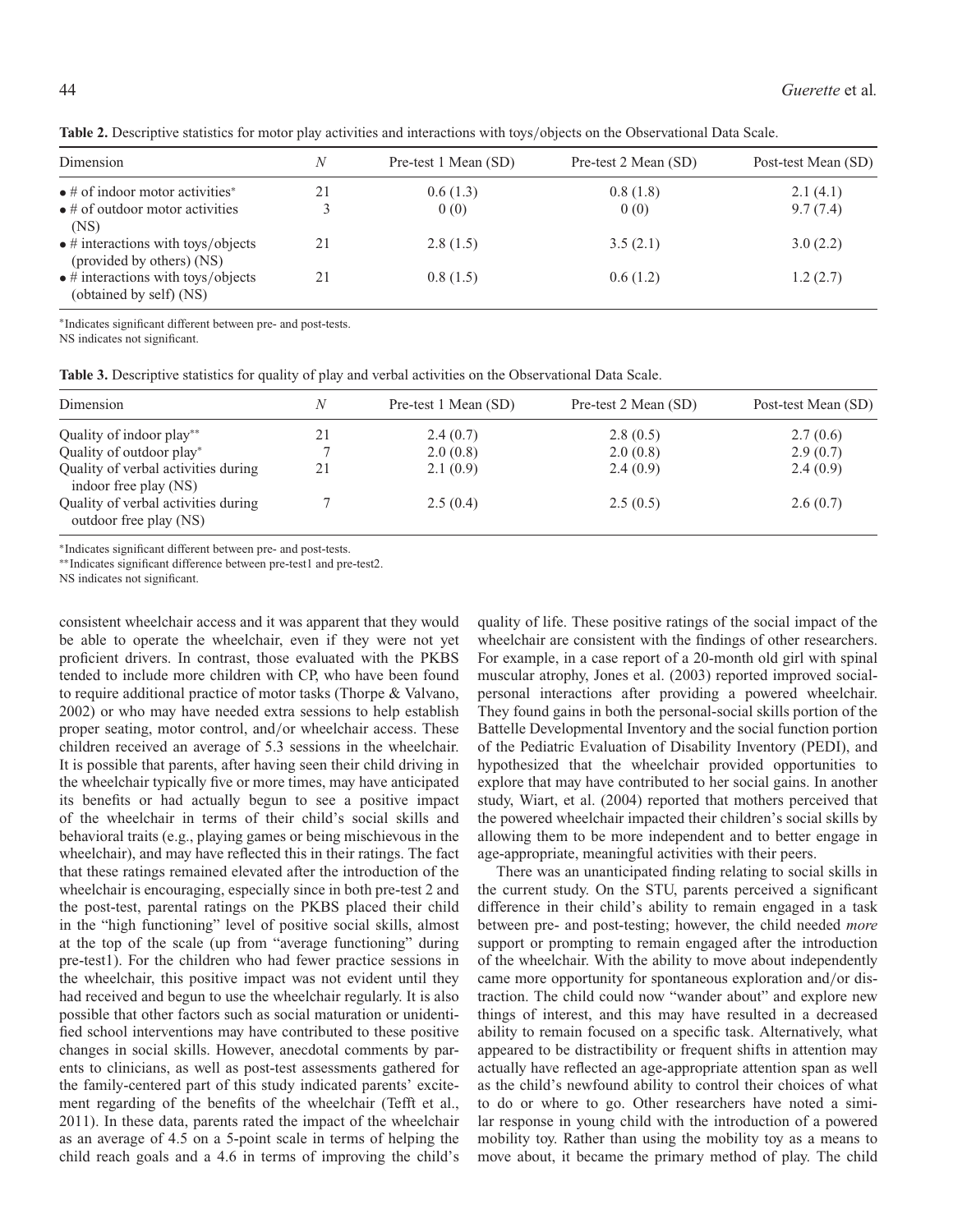used it to ride in circles and over bumps, to bump into walls purposefully, to disregard parents/therapists attempts to bring him back, and to wander off to pursue his own interests (Deitz, Swinth, & White, 2002). It would be interesting to look specifically at the children's ability to remain task-focused before and after receiving and using a powered wheelchair for an extended period of time, and to record the length of time spent on different play activities, the number of shifts in attention/play, as well as have parents log occurrences/circumstances in shifts in attention. Abrahamsen et al. (1989) present a detailed coding system/approach for obtaining information on attention shift, attention complexity, and task-orientedness. It may be helpful from a clinical perspective to prepare parents for the possibility that their child may appear to be more "distractible" as an initial reaction to the wheelchair. Although parents of children in the current study noted greater difficulty with their child remaining engaged in a task, they did not report an increase in negative social behaviors such as disrupting other children during play, leaving a game or conversation, or being defiant. These behaviors on both the ASBI and the PKBS remained fairly low throughout the study.

Findings from this study offered support for our second hypothesis that the introduction of a powered wheelchair would increase the number of mobility activities during free play. Children demonstrated a substantial increase in the frequency of mobility activities in which they were engaged, and participated in more types of mobility activities during free play with a powered wheelchair. Parents reported that their children were now engaged in activities such as playing kickball, freeze tag, or hide-and-seek, and having a scavenger hunt with a sibling. One child went to the playground and was thrilled to drive over crunchy leaves. This increased ability of the children to participate in mobility activities allowed them to be more integrated in family and play activities. In fact, in data collected from the family-centered portion of this study, parents perceptions of their child's social activities and interactions with the family significantly increased after the child had used the wheelchair for several months (Tefft et al., 2011). These findings were supported by a recent case report which also found that a 3-year-old child with CP was more mobile and more socially interactive with his peers after receiving a powered wheelchair. However, these authors noted that the child was still notably less mobile and less socially interactive than his peers (Ragonesi, Chen, Agrawal, & Galloway, 2010).

Although the number of mobility activities increased, the number of interactions with toys or objects did not increase as hypothesized with the use of powered mobility. It appeared that the wheelchair itself was viewed as a dynamic toy, used to explore, play, and interact with the environment and family, and that the activity of self-initiated movement may have been more appealing and interesting to the children than retrieving and playing with a toy or object. It is possible that although the children could *move to* a toy, they likely still needed someone to hand it to them due to physical limitations with reaching, lifting, or grasping. Thus, the use of a powered wheelchair did not manifest itself in an increase in interactions with toys or objects during play.

Finally, our fourth hypothesis, that the powered wheelchair would enhance the development of the child's qualitative level of play activities and verbal interactions was only partially supported—the developmental level of play increased but there was no change in verbal interactions. Not being able to move or control their environment lends itself to playing alone and not interacting with others. Children with disabilities have been found to engage in more solitary and adult play than other children their age, and to engage in more passive "onlooking" behavior than typically developing peers (Hestenes & Carroll, 2000). When they do play with peers, they often take on a lower status or a more passive role which can make them feel isolated and lead to confusion in identity formation (Doubt & McColl, 2003; Missiuna & Pollock, 1991; Tamm & Skar, 2000). In our study, there was no difference in the developmental level of outdoor free play for children between pre-test1 and pre-test2. However, once the children received and had begun using their powered wheelchairs (post-test), their level of play significantly increased and they began limited sharing, turn-taking, and interacting. It is possible that the greater independence and/or control of situations provided by the wheelchair afforded an *opportunity* for interacting at a higher level in play. Socially, they now had the means to participate in more interactive types of play (e.g., hide-and-seek, freeze tag, follow-the-leader) than before. Future studies might explore not only how the powered wheelchair affects children's social skills, but how it affects their ability to participate more actively in school and how it might impact their ability to learn and to achieve various age-appropriate educational goals.

Other authors report gains in language skills with the introduction of powered mobility (e.g., Jones et al., 2003). Despite gains in social skills in this study, the developmental level of the children's verbal interactions during free play did not show an increase with the use of powered mobility. A number of children in this study were non-verbal and while the wheelchair did not affect their verbal interactions, it is possible that other types of non-verbal communication (e.g., gestures/facial expressions, etc.) may have been impacted but were not recorded in the current study. For non-verbal children, it would be interesting in future studies to explore potential impact of powered mobility in communication *intentions* such as gestures, looks, or vocalizations using an assessment such as INCH: Interaction checklist for augmentative communication—Revised (Bolton & Dashiell, 1984).

The current study had several limitations. First, we specifically chose not to include a control group because we believed that delaying delivery of a powered wheelchair for a year or more for children who appeared ready for one could negatively affect their cognitive and psycho-social development. However, lack of a control group requires that caution be used when interpreting these results. Rates of development in social and play skills can be variable and do not necessarily progress in a linear manner and thus could have been influenced by factors other than the powered wheelchair. While our sample size was larger than in many other studies, it was nevertheless a relatively small sample statistically. The small sample size of the overall study, as well as smaller sample size for outdoor free play observations (which were limited by weather and feasibility of going outdoors), may have impacted our ability to detect potential differences. The relatively short duration of follow-up (i.e., approximately 6 months) due to constraints on the length of the study was also a limitation. It would be interesting to follow the children for a year or more to determine whether there were any additional changes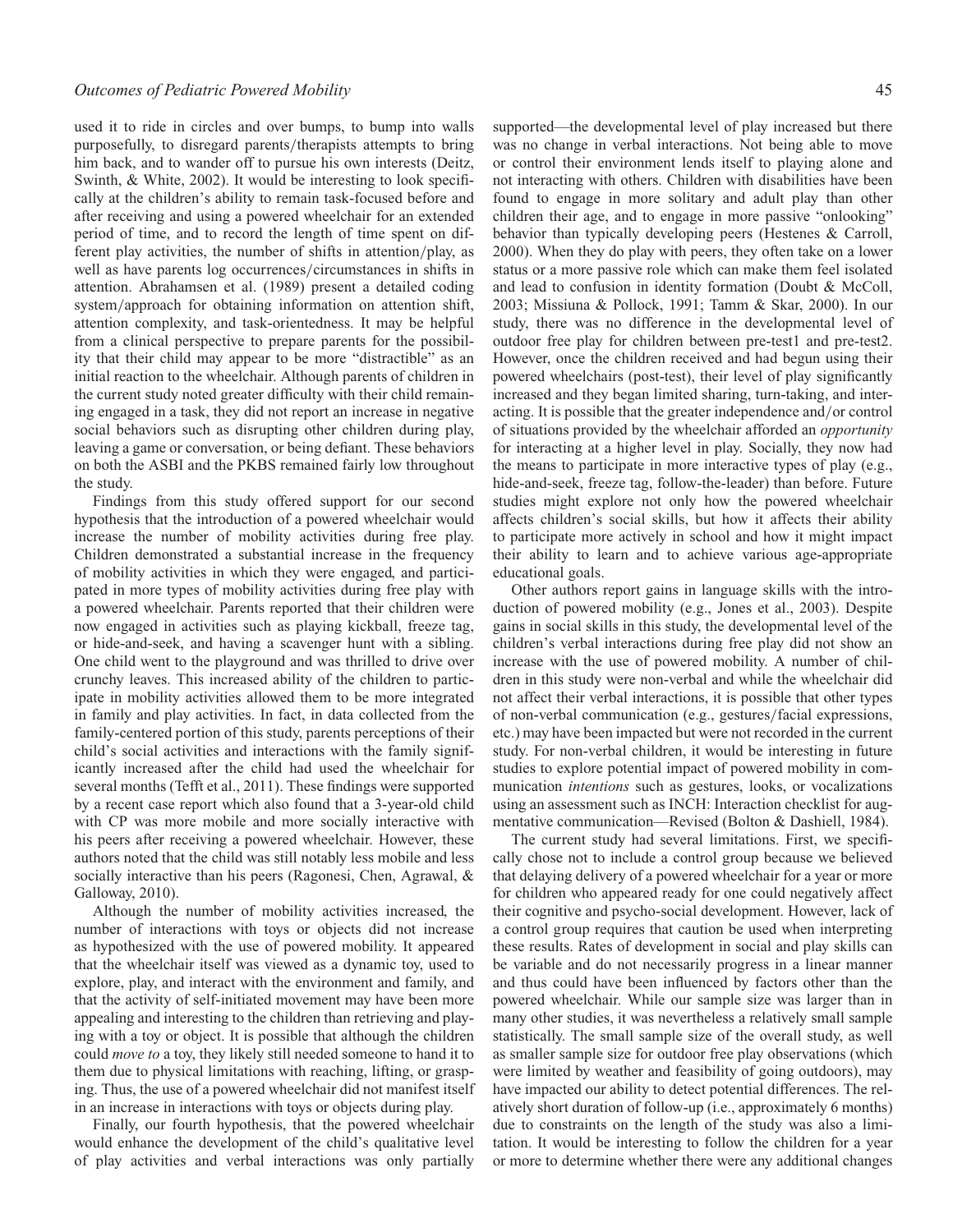after the child had gained more experience using the wheelchair. The length of time of the observations (i.e., 12-minute sessions) may also be a limitation. It is possible that longer sessions would have yielded additional information on mobility activities or play interactions with toys or people. However it appeared that prior to receiving the wheelchair, the children typically had very little mobility or interaction with toys/objects and did not have much opportunity to engage in interactive play activities. It seems unlikely that this would have changed with additional observation time. Perhaps multiple short sessions that assessed every child both at home *and* in a school setting would have yielded more thorough information. Finally, sources of response bias by the observers must also be considered. The ASBI, PKBS, and STU were self-report questionnaires which reflect the perceptions of the parents regarding their child's social skills. While parental rating scales can provide objective, reliable data (Martin, Hooper, & Snow, 1986), there exists the possibility of response bias such as leniency or severity (being excessively critical or generous) in parental ratings of their child's social skills. The inclusion of parental interviews may have helped to elucidate some of the findings regarding parental impressions of social skills. The Observational Data Form was developed for use in the current project and its reliability and validity have not yet been established. Bias may have occurred during the subjective ratings of quality of play and verbal interactions during the observational periods, however, every effort was made to minimize bias by providing extensive training using videotape examples, and by using very specific objective anchors on the form to assist raters during subjective real-time rating.

In summary, through the current study we suggest that powered mobility increased parents' positive perceptions of their child's social skills, increased the number of mobility activities during play, and may have positively impacted the quality of play for the children. These findings may be helpful in justifying the recommendation of powered mobility to young children and in justifying medical necessity of powered mobility for reimbursement by third party payers. Mobility is associated with the acquisition of important cognitive and perceptual skills in children without disabilities. Young children with physical disabilities should be given the same opportunities through powered wheelchair mobility. By providing a means to spontaneously explore the environment, satisfy their curiosity, and provide a means for more interactive play, powered mobility can have positive effects on a young child's psychosocial development.

## **References**

- Abrahamsen, A. A., Romski, M. A., & Sevcik, R. A. (1989). Concomitants of success in acquiring an augmentative communication system: Changes in attention, communication and sociability. *American Journal of Mental Retardation*, *93*, 475–496.
- Bolton, S., & Dashiell, S. (1984). *INCH: Interaction checklist for augmentative communication—Revised*. Austin, TX: ProEd.
- Bottos, M., Bolcati, C., Sciuto, L., Ruggeri, C., & Feliciangeli, A. (2001). Powered wheelchairs and independence in young children with tetraplegia. *Developmental Medicine and Child Neurology*, *43*, 769–777.
- Burns, S. M., & Brainerd, C. J. (1979). Effects of constructive and dramatic play on perspective taking in very young children. *Developmental Psychology*, *15*, 512–521.
- Butler, C. (1986). Effects of powered mobility on self-initiated behaviors of very young children with locomotor disability. *Developmental Medicine & Child Neurology*, *28*, 325–332.
- Butler, C., Okamoto, G. A., & McKay, T. M. (1983). Powered mobility for very young disabled children. *Developmental Medicine and Child Neurology*, *25*, 472–474.
- Canivez, G. L., & Bordenkircher, S. E. (2002). Convergent and divergent validity of the adjustment scales for children and adolescents and the preschool and kindergarten behavior scales. *Journal of Psychoeducational Assessment*, *20*, 30–45.
- Cohen, J. (1988). *Statistical power analysis of the behavioral sciences* (*2nd ed.)*. New York, NY: Academic Press.
- Creasey, G. L., Jarvis, P. A., & Berk, L. E. (1998). Play & social competence. In O. N. Saracho & B. Spodek (Eds.), *Multiple perspectives on play in early childhood education* (pp. 116–170). Albany, NY: SUNY Press.
- Deitz, J., Swinth, Y., & White, O. (2002). Powered mobility and preschoolers with complex developmental delays. *The American Journal of Occupational Therapy*, *56*, 86–96.
- Doubt, L., & McColl, M. (2003). A secondary guy: Physically disabled teenagers in secondary schools. *Canadian Journal of Occupational Therapy*, *70*, 139–151.
- Douglas, J., & Ryan, M. A. (1987). A preschool severely disabled boy and his powered wheelchair: A case study. *Child: Care, Health and Development*, *13*, 303–309.
- Edwards, M. C., Whiteside-Mansell, L., Conners, N. A., & Deere, D. (2003). The unidimensionality and reliability of the preschool and kindergarten behavior scales. *Journal of Psychoeducational Assessment*, *21*, 16–31.
- Furumasu, J., Guerette, P., & Tefft, D. (2004). Relevance of the pediatric powered wheelchair screening test for children with cerebral palsy. *Developmental Medicine and Child Neurology*, *46*, 468–474.
- Greenfield, D. B., Iruka, I. U., & Munis, P. (2004). Assessment of social competence in high-risk preschoolers: Evaluation of the adaptive social behavior inventory (ASBI) across home and school settings. *Journal of Psychoeducational Assessment*, *22*, 220–232.
- Greenfield, D. B., Wasserstein, S. B., Gold, S., & Jorden, B. (1997). The adaptive social behavior inventory (ASBI): Evaluation with high-risk preschoolers. *Journal of Psychoeducational Assessment*, *15*, 322–333.
- Guerette, P., Tefft, D., & Furumasu, J. (2005). Pediatric powered wheelchairs: Results of a national survey of providers. *Assistive Technology*, *17*, 144–158.
- Gustafson, E. E. (1984). Effects of the ability to locomote on infants' social and exploratory behaviors: An experimental study. *Developmental Psychology*, *20*, 397–405.
- Guralnick, M. J., Connor, R. T., Hammond, M. A., Gottman, J. M., & Kinnish, K. (1995). Immediate effects of mainstreamed settings on the social interactions and social integration of preschool children. *American Journal on Mental Retardation*, *100*, 359–377.
- Haight, W., & Miller, P. J. (1993). *Pretending at home: Early development in a sociocultural context*. Albany, NY: SUNY.
- Hestenes, L. H., & Carroll, D. E. (2000). The play interactions of young children with and without disabilities: Individual and environmental influences. *Early Childhood Research Quarterly*, *15*, 229–246.
- Hogan, A. E., Scott, K. G., & Bauer, C. R. (1992). The adaptive social behavior inventory (ASBI): A new assessment of social competence in high-risk three-year-olds. *Journal of Psychoeducational Assessment*, *10*, 230–239.
- Jentzsch, C. E., & Merrell, K. W. (1996). An investigation of the construct validity of the preschool and kindergarten behavior scales. *Assessment for Effective Intervention*, *21*, 1–15.
- Jones, M. A., McEwen, I. R., & Hansen, L. (2003). Use of power mobility for a young child with spinal muscular atrophy. *Physical Therapy*, *83*, 253–262.
- Martin, R. P., Hooper, S., & Snow, J. (1986). Behavior rating scale approaches to personality assessment in children and adolescents. In H. M. Knoff (Ed.), *The assessment of child and adolescent personality*. New York, NY: The Guilford Press.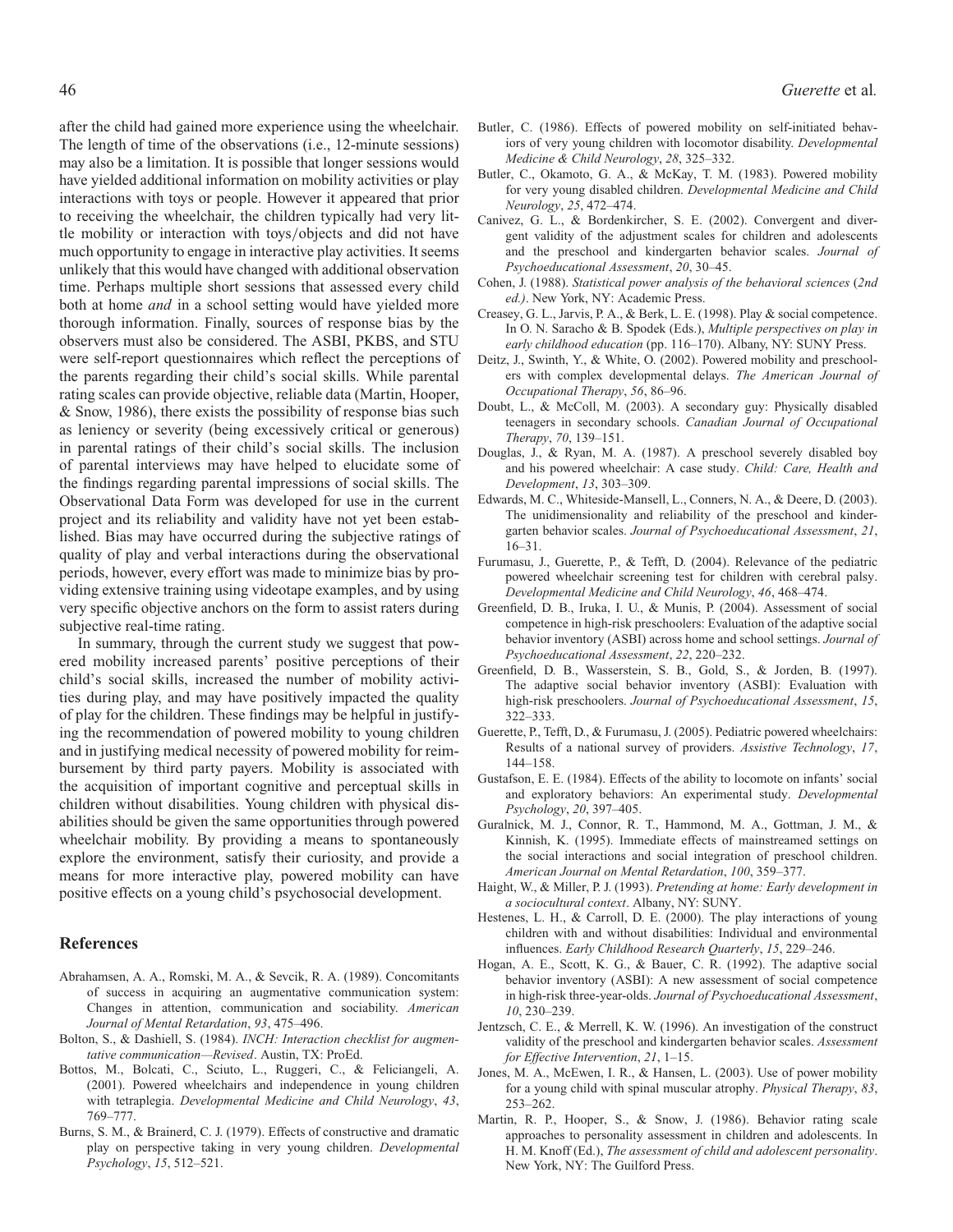- McConnell, S. R. & Odom, S. L. (1999). A multimeasure performancebased assessment of social competence in young children with disabilities. *Topics in Early Childhood Special Education*, *19*, 67–74.
- McEwen, I. R., Jones, M. A., & Neas, B. R. (2006). Effects of power wheelchairs on the development of children aged 14–30 months with severe motor-related functional limitations. *Developmental Medicine & Child Neurology Supplement*, *106*, 29.
- Merrell, K. W. (1994). *Preschool and kindergarten behavior scales*. Austin, TX: PRO-ED, Inc.
- Merrell, K. W., & Gimpel, G. A. (1998). Assessment of social skills: Best practices and new directions. *Social skills of children and adolescents: Conceptualization, assessment and treatment* (pp. 59–99). Mahwah, NJ: Lawrence Erlbaum Associates, Inc.
- Missiuna, C., & Pollock, N. (1991). Play deprivation in children with physical disabilities: The role of occupational therapist in preventing secondary disability. *American Journal of Occupational Therapy*, *45*, 882–888.
- Nabors, L., Willoughby, J., & Badawi, M. A. (1999). Relations between activities and cooperative playground interactions for preschool-age children with special needs. *Journal of Developmental and Physical Disabilities*, *11*, 339–352.
- Nilsson, L. M., & Nyberg, P. J. (2003). Driving to learn: A new concept for training children with profound cognitive disabilities in a powered wheelchair. *The American Journal of Occupational Therapy*, *57*, 229–233.
- Nisbet, P. D. (2002). Assessment and training of children for powered mobility in the UK. *Technology and Disability*, *14*, 173–182.
- Olejnik, S., & Algina, J. (2000). Measures of effect size for comparative studies: Applications, interpretations, and limitations. *Contemporary Educational Psychology*, *25*, 241–286.
- Paulsson, K., & Christofferson, M. (1984). Psychosocial aspects of technical aids—How does independent mobility affect the psychosocial and intellectual development of children with physical disability? In *Proceedings of the 2nd Annual International Conference on Rehabilitation Engineering* (pp. 282–286) Ottawa, Canada: RESNA Press.
- Pellegrini, A. D., & Smith, P. K. (1998). Physical activity play: The nature and function of a neglected aspect of play. *Child Development*, *69*, 577–598.
- Ragonesi, C. B., Chen, X., Agrawal, S., & Galloway, J. C. (2010). Powered mobility and socialization in preschool: A case study of a child with cerebral palsy. *Pediatric Physical Therapy*, *22*, 322–329.
- Rosenbaum, P., Paneth, N., Leviton, A., Goldstein, M., Bax, M., Damiano, D., ... Jacobsson, B. (2007). A report: The definition and

classification of cerebral palsy April 2006. *Developmental Medicine & Child Neurology Supplement*, *109*, 8–14.

- Sawyer, R. K. (1997). *Pretend play as improvisation: Conversation in the preschool classroom*. Mahway, NJ: Erlbaum.
- Scherer, M. (1997). *Matching assistive technology & child (MATCH). A process and series of assessments for selecting and evaluating technologies used by infants and young children*. Webster, NY: Institute for Matching Person & Technology, Inc.
- Scherer, M. (1998). *The matching person & technology (MPT) model manual*, *3rd ed.* Webster, NY: The Institute for Matching Person & Technology, Inc.
- Scherer, M. J., & Glueckauf, R. (2005). Assessing the benefits of assistive technologies for activities and participation. *Rehabilitation Psychology*, *50*, 132–141.
- Sui, D., Fouladi, R. T., & Shieh, Y. Y. (2002). General linear mixed models of longitudinal studies: Small samples, varied distributional conditions, and missing data. In *Proceedings of the Joint Statistical Meetings, American Statistical Association*, August 11–15, New York (pp. 1026–1031).
- Tamis-LeMonda, C. S., Shannon, J. D., Cabrera, N. J., & Lamb, M. E. (2004). Fathers and mothers at play with their 2- and 3-yearolds: Contributions to language and cognitive development. *Child Development*, *75*, 1806–1820.
- Tamm, M., & Skar, L. (2000). How I play: Roles and relations in the play situations of children with restricted mobility. *Scandinavian Journal of Occupational Therapy*, *7*, 174–182.
- Tefft, D., Guerette, P., & Furumasu, J. (1999). Cognitive predictors of young children's readiness for powered mobility. *Developmental Medicine and Child Neurology*, *41*, 665–670.
- Tefft, D., Guerette, P., & Furumasu, J. (2011). The impact of early powered mobility on parental stress, negative emotions and family social interactions. *Physical & Occupational Therapy in Pediatrics*, *31*, 4–15.
- Thorpe, D. E., & Valvano, J. (2002). The effects of knowledge of performance and cognitive strategies on motor skill learning in children with cerebral palsy. *Pediatric Physical Therapy*, *14*, 2–15.
- Verburg, G., Snell, E., Pilkington, M., & Milner, M. (1984). Effects of powered mobility on young handicapped children and their families. In: *2nd Annual International Conference on Rehabilitation Engineering* (pp. 172–173) Ottawa, Canada: RESNA Press.
- Wiart, L., Darrah, J., Hollis, V., Cook, A., & May, L. (2004). Mothers' perceptions of their children's use of powered mobility. *Physical & Occupational Therapy in Pediatrics*, *24*, 3–21.
- Wyver, S. R., & Spence, S. H. (1999). Play and divergent problem solving: Evidence supporting a reciprocal relationship. *Early Education and Development*, *10*, 419–444.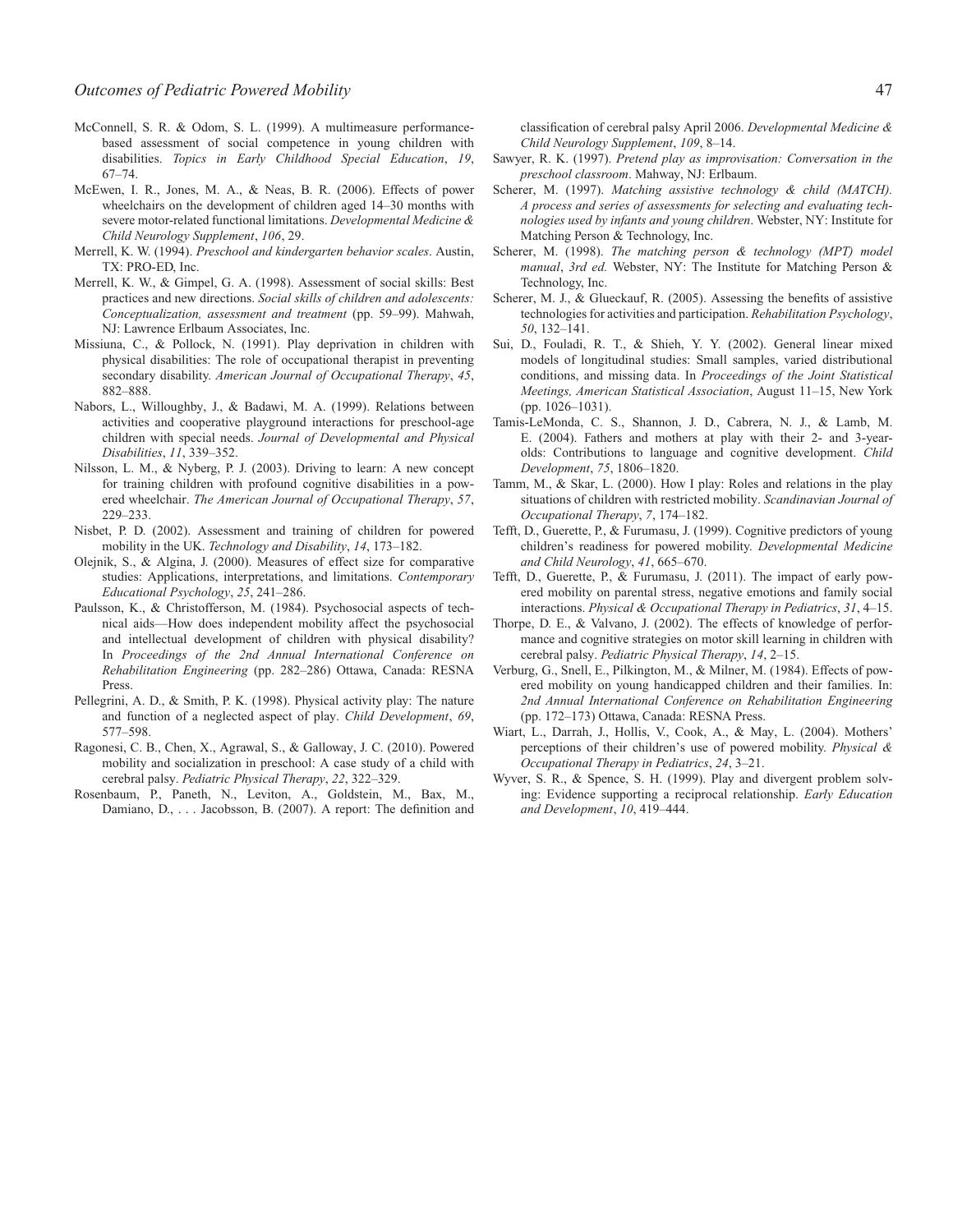## **Appendix**

## **Observational Data Form**

Location of observation (group setting preferred):  $\Box$  Home  $\Box$  School Child seated:  $\Box$  On floor  $\Box$  In wheelchair  $\Box$  In scooter  $\Box$  Other  $\Box$ □ Communication device Preverbal/nonverbal

| <b>Frequency Tallies*:</b>                 | Frequency | Comments |
|--------------------------------------------|-----------|----------|
| Interaction/play with a toy or object      |           |          |
| (e.g., pushing toy car, kicking ball)      |           |          |
| (toy provided by another)                  |           |          |
| (child gets toy him/herself)               |           |          |
| <b>Mobility Activities</b>                 |           |          |
| (e.g., moving from one point to another to |           |          |
| get object, playing follow-the-leader)     |           |          |

\*To be conducted during the 12-minute free-play observation period

| Qualitative                                                                                                    |           |        |           |        |           |                                                   |            |        |            |        |
|----------------------------------------------------------------------------------------------------------------|-----------|--------|-----------|--------|-----------|---------------------------------------------------|------------|--------|------------|--------|
| <b>Assessments:</b>                                                                                            | At 3 mins |        | At 6 mins |        | At 9 mins |                                                   | At 12 mins |        | Avg. Score |        |
|                                                                                                                | Play      | Verbal | Play      | Verbal | Play      | Verbal                                            | Play       | Verbal | Play       | Verbal |
| During free play indoors                                                                                       |           |        |           |        |           |                                                   |            |        |            |        |
| (12-minute observation:                                                                                        |           |        |           |        |           |                                                   |            |        |            |        |
| score every 3 minutes)*                                                                                        |           |        |           |        |           |                                                   |            |        |            |        |
| During free play outdoors                                                                                      |           |        |           |        |           |                                                   |            |        |            |        |
| (12 minute observation;                                                                                        |           |        |           |        |           |                                                   |            |        |            |        |
| score every 3 minutes)*                                                                                        |           |        |           |        |           |                                                   |            |        |            |        |
| *Rate what the child has been doing for the 30 seconds prior to each 3-minute marker according to scales below |           |        |           |        |           |                                                   |            |        |            |        |
| <b>Play Scale (for Qualitative Assessments)</b>                                                                |           |        |           |        |           | <b>Verbal Scale (for Qualitative Assessments)</b> |            |        |            |        |

| <b>Play Scale (for Qualitative Assessments)</b>                                                                                                                                                                                                                                                                                                                                                                                        | <b>Verbal Scale (for Qualitative Assessments)</b>                                                                                                                                                                                                                                                                                                                         |
|----------------------------------------------------------------------------------------------------------------------------------------------------------------------------------------------------------------------------------------------------------------------------------------------------------------------------------------------------------------------------------------------------------------------------------------|---------------------------------------------------------------------------------------------------------------------------------------------------------------------------------------------------------------------------------------------------------------------------------------------------------------------------------------------------------------------------|
| 1= No play observed (toys may be present but child has no play contact with                                                                                                                                                                                                                                                                                                                                                            | $1 = No$ verbalizations observed                                                                                                                                                                                                                                                                                                                                          |
| toys; may fidget with toys)                                                                                                                                                                                                                                                                                                                                                                                                            | 2 = Talks with self (no verbal interaction with another                                                                                                                                                                                                                                                                                                                   |
| 2= Plays by self (plays with toys, either alone or in the presence of another<br>person), watches others but does not interact/share<br>3=Plays alongside another; watches or plays briefly with another person<br>with limited sharing, turn-taking or interacting (1-2 interactions)<br>4= Interactive play with another; engages in pretend play with more<br>extensive turn-taking, sharing, using same toy (not fighting over it) | 3 = Engages in limited verbal interactions with another (makes<br>requests, responses, comments, statements but does not add<br>additional information; 1-2 interactions during time period)<br>$4$ = Engages in reciprocal conversation with another (more than 1<br>interaction per person; child adds new info or expands on ideas;<br>child maintains verbal contact) |